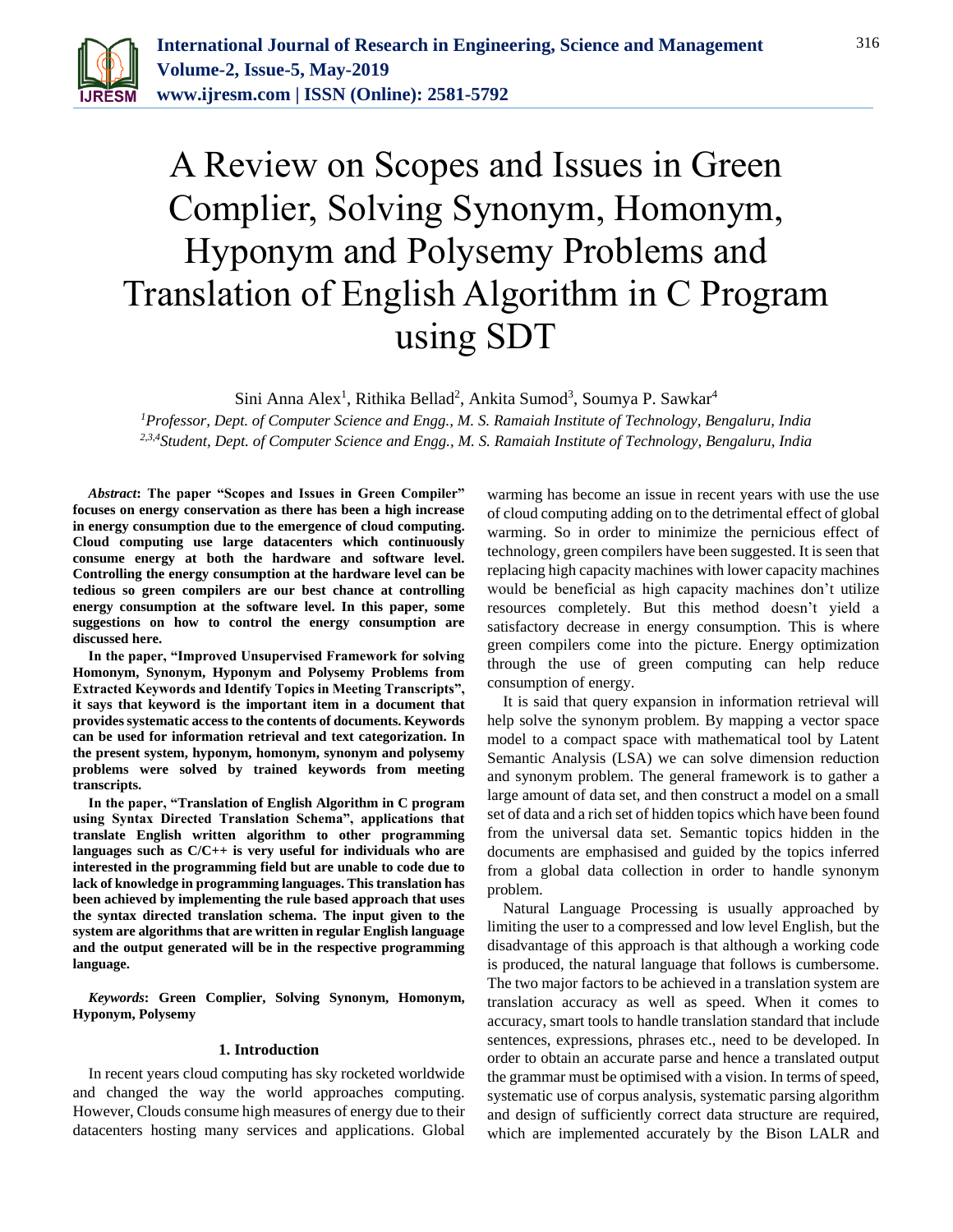

GLR parsing algorithms.

#### **2. Literature Survey**

In existing systems, some of the methods used to decrease consumption of energy are:

- 1. Reduction of logic voltages can help in reducing the usage of energy, but the output frequency decreases significantly. This can cause the circuits to slow down and degradation of performance is seen.
- 2. COFFEE Compiler has also been used, which is capable of combining both modified hardware and software in order to conserve energy at compile time.
- 3. Clustering instructions has been used by implementing the program as a cluster of identical signals, and compiles them in to one run. This has shown to save energy from 26% to 47%.
- 4. By changing the order of execution of the programs, it can help in energy preservation.
- 5. Since, compilers convert recursion into iteration internally, compilers execute recursive processes as stack which tends to save some space, causing deterioration of performance and therefore, consumption of energy.
- 6. Green scheme for compilers:
	- a. Using cache-skipping reduces consumption of power
	- b. Clustering Instructions
	- c. Use of Energy Cost Database
	- d. Instruction reordering and Memory Addressing
	- e. Resource Hiberation
	- f. Loop Optimization

Sahami and Heilman calculated the correlation between text excerpts using search engines and kernel function to check similarity. For short queries from the web search query logs, Metzeler calculated a wide range of similarity measures. McCallum and Baker made an attempt to condense dimensionality based on class-distribution clustering. Modha and Dhillon discovered a spherical K-means for clustering of sparse text data. Cai and Hoffman introduced text categorization by automatically amplifying from the extracted concepts. Cai and Xuan-Hieu proposed finding hidden topics using LDA model, which was a similar work which used features based on topics to make the word-sense disambiguation more efficient.

Programming Languages Supplemented By Natural Language. Several programming languages are making high usage of natural languages to install commands. Such programming is called Natural Language Supplemented Programming.

Some of the instances of such programming languages are COBOL, BASIC and FORTRAN. Latest instances are AppleScript and KlarDeutsch.

# *KlarDeutsch:*

The purpose of this system is to control machine and equipment with very low levela md precise Natural language sentences that are written in German.

*AppleScript:*

Despite AppleScript making an extensive use of natural language, AppleScript programs are much more of a linguistic mask that reflects the structures of an ordinary programming languages any other programming languages supplemented by natural languages.

*Pure Naturalistic Programming:*

The best approach towards a pure naturalistic programming is NLC, which has been extensively mentioned in the paper of Ballard a Biermann, of 1979. The paper proposes a naturalistic programming language for matrix operations specific to domains.

Meta for explained in the articles of Liu and Liebermann of 2005, that consequently

designs an interface, in which one can elaborate a program idea in natural language, such as using simple English sentences.

Later, Knöll, Roman, and Mira Mezini described Pegasus in their paper of 2006. Pegasus

was viewed globally as an increment of languages such as NLC, whose linguistic base is broad so that semantic descriptions can be included that Metafor also incorporates.

#### **3. Discussion**

In the paper, "Scope and Issues in Green Compiler" it presents a standard architecture of a proposed distributed green compiler and a high-level workflow. DGC is green compiler which makes use of many green schemes during the ICG in order to reform the source code. A classic green compiler would need a good amount of time to compile source codes for energy conservative executables. This might lead to poor performance. So, DGC can reduce the compile time by spreading the source code over a network of physical or virtual machines. Compiler isn't able to mould all source code in energy preserving executables like for instance elimination of recursion. DGC suggests green techniques for software developers shining a spotlight of certain areas of code, which isn't able to be moulded by the compiler for optimising energy during intermediate code conversion. Energy consumption statistics are provided to tell the programmer how much energy could be saved in an executable. The figure shows a pseudocode for DGC.

| Input:       |                                                                            |
|--------------|----------------------------------------------------------------------------|
|              | 1. A C program.                                                            |
|              | 2. Switches D for distribution                                             |
|              | 3. Machine IPs for distribution.                                           |
|              | Output:                                                                    |
|              | 1. An energy conservative executable.                                      |
|              | 2. Green suggestion.                                                       |
|              | 3. Energy statistics report of program.                                    |
| <b>Begin</b> |                                                                            |
|              | while(End of file){                                                        |
|              | pre-process source code.}                                                  |
|              | If(D)                                                                      |
|              | Whilse(End of file){                                                       |
|              | Distribute on network}                                                     |
|              |                                                                            |
|              | while(End of file){                                                        |
|              | Loop optimization, Dead code and recursion elimination, Un-optimized block |
|              | identification, Energy statistics calculation                              |
|              | Other Compilation process for intermediate code generation}                |
|              | If(D){While(End of file){                                                  |
|              | Integrate}                                                                 |
|              |                                                                            |
|              | Generate output                                                            |
| End          |                                                                            |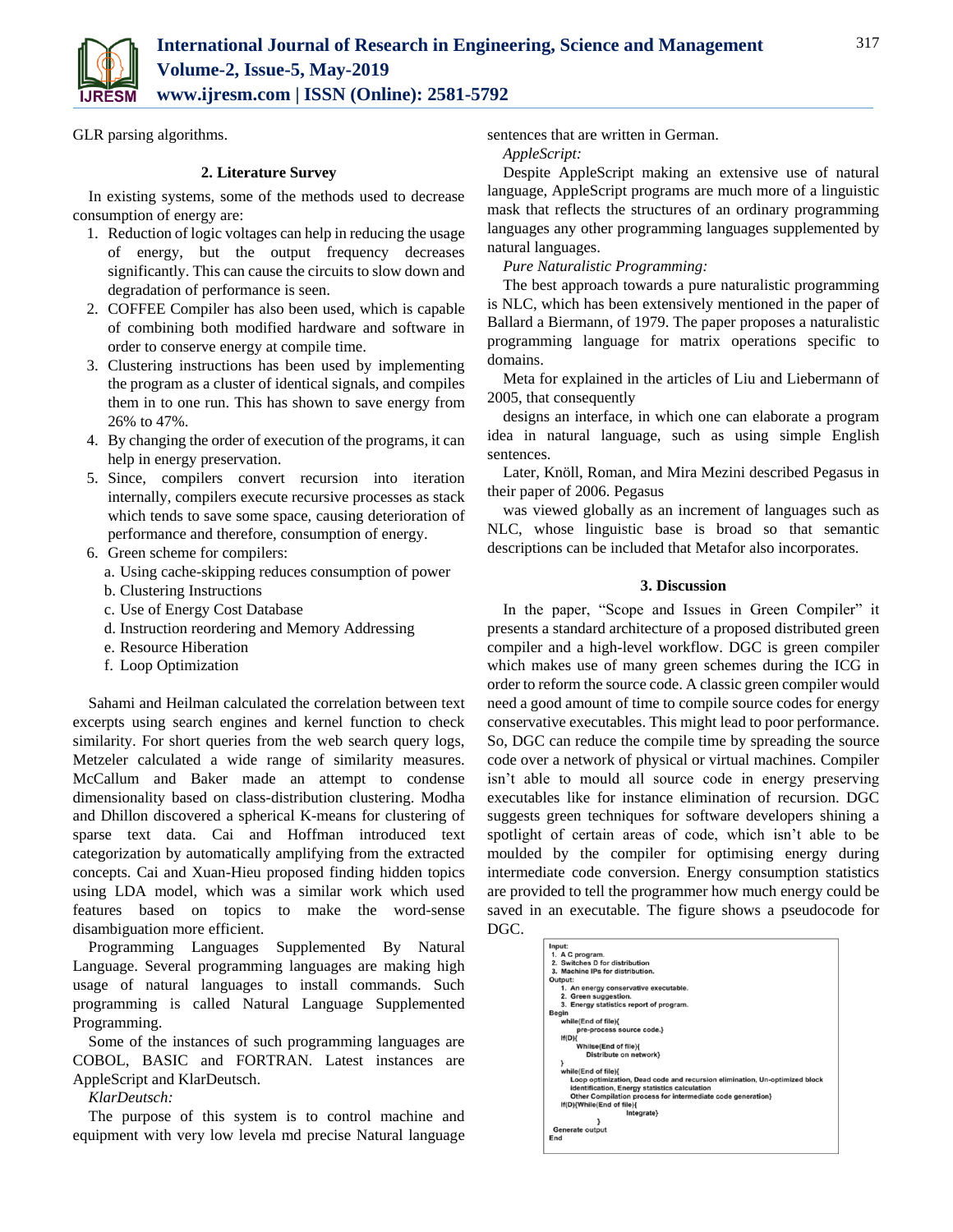

We use C program with some other arguments such as a switch which tells the compiler that the code should be distributed over a network, IP address to specify network machines available for compilation etc. DGC uses distcc, an open source distributed C/C++ compiler using GCC compiler that sends preprocessed source codes over the network and volunteer machines in compilation of the source code.



Fig. 1. Work flow of Distributed Green Compiler

The above figure shows the workflow of the DGC. Green Compilation and output generation modules of ditcc are modified to perform energy cost statistics and green strategies. DGC acquires the source file from C source project, then it preprocesses the files by including needed header files and libraries . Next step is to distribute the source code, this can be done by spreading the files on various slaves for compilation. The request will be sent to the machine which is available first . In the first run, the source code is selected block by block and the green strategies are applied on the selected code.

The features of DGC are:

- 1. *Loop Optimization:* DGC is capable of loop unrolling through funroll-all loops and fvariable-expansion-in-un roller switches of GCC compiler. Funroll-all-loops switches conserves energy by reducing the number of iterations of a loop, while fvariable-expansion-in- unroller copies local variables during loop unrolling for dependency elimination.
- 2. Dead code Elimination: The process of removing code resulting in no change in program result. This saves energy by saving the clock cycles by shrinking the programs which helps in avoiding implementation of unnecessary operations.
- 3. Software Pipelining: This can be used for loop optimization when overlapping iterations occur. DGC uses Modulo Scheduling to perform software pipelining.
- 4. Elimination of recursion: DGC converts recursion into iterations as needed. If conversion is not do-able then the DGC recommends green techniques by emphasising the specific areas of code that come under the same category.
- 5. Cloud Aware Task Mapping: DGC uses many clusters of virtual machines for distributed compilation process by using hardware and software resources to process a

compilation.

6. *Energy Cost Statistics:* DGC maintains energy cost table for every executed instruction in a database. Using energy cost statistics database we can create different parse tree of selected code. In this paper, implementation details of DGC are not a part of this research. For the proposed concept, a conservation of 40 to 60 % energy can be reached If we implement green techniques.

The paper "Improved Unsupervised Framework for Solving Synonym, Homonym, Hyponym and Polysemy Problems from Extracted Keywords and Identify Topics in Meeting Transcripts" discusses Unsupervised Hidden Topic Framework which consists of the following steps:

#### *A. Meeting transcripts*

These are the text file consisting of the meeting speech in readable format. Nuance Dragon Naturally Speaking conversion software tool takes the audio dialogue from the meeting as an input and speech is converted readable (written) text file. The software is trained with some data, before conversion to text.

# *B. Data Pre-processing*

Here text file is taken as an input, in the file stem and stop words are removed to give only the words that have meaning. Then using tf-idf frequency of each word is evaluated.

# *C. LDA Model*

Latent Dirichlet allocation (LDA) is a generative probabilistic model of a corpus. LDA documents are displayed as random mixtures over latent topics, in which each topic is characterized by a distribution over words.

# *D. Synonym Problem*

From LDA model similar words are grouped and their topic inference is made. Each similar group of words contains single topic and that topic is extracted as the output of this problem. By extracting topics, the synonym problem was solved.

# *E. Hyponym Problem*

Hyponymy problem means one word denoting subclass that is considered and super class keyword is extracted. The word's subclass is considered and its super class is extracted as the output. By extracting super class of each word, Hyponymy problem is solved.

#### *F. Homonym Problem*

In LDA model, keywords are collected under hidden topics. These topics are labelled with generalised concept. Homonym keywords are discovered by comparing with hidden topics keywords. The topic names give context of keywords and later calculated the frequency that is used to extract. The outcome of this are keywords and various meaning words.

# *G. Polysemy problem*

Different keywords are presented in the meeting transcripts.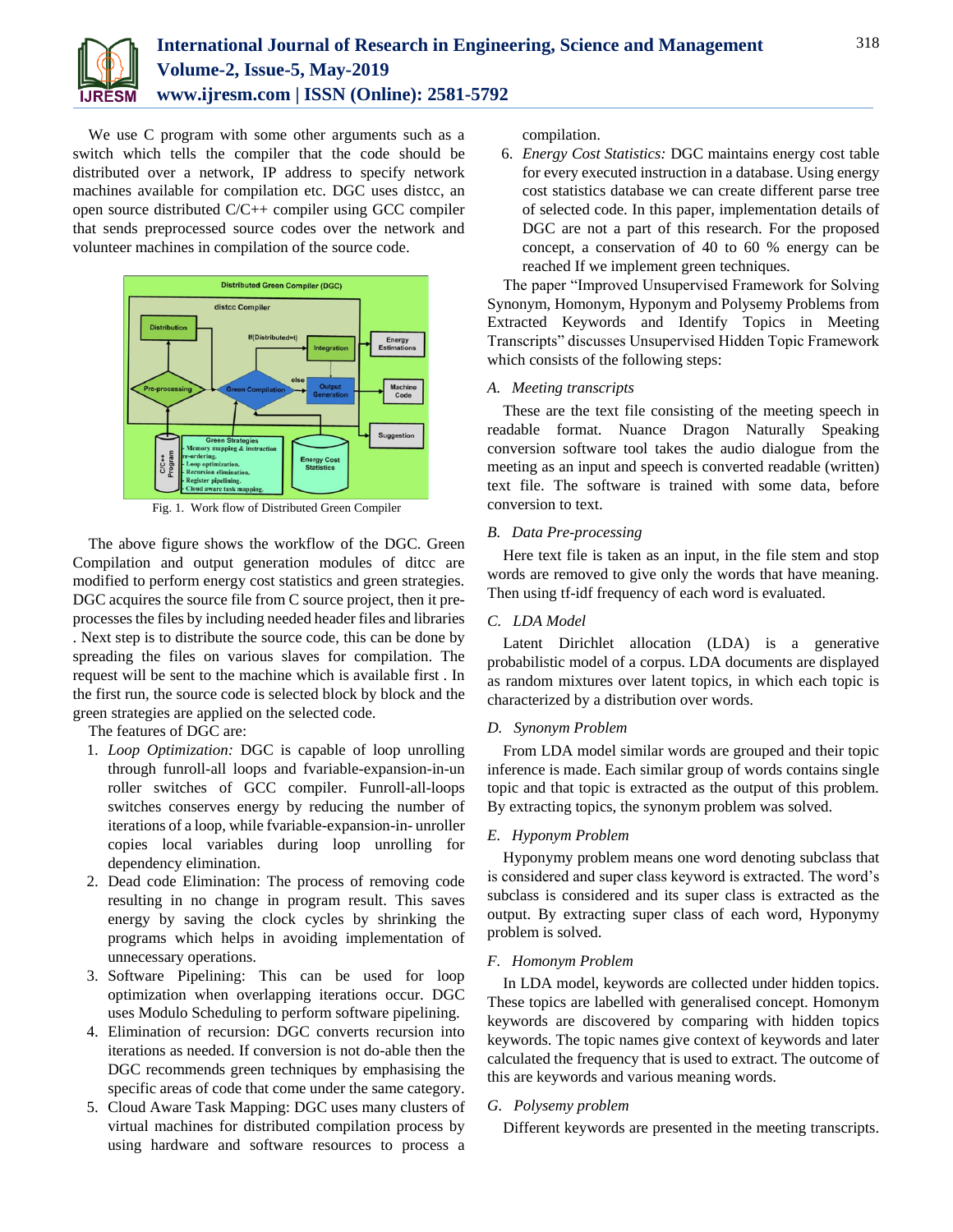

Related meaning keywords are identified by comparing with hidden keywords. These identified keywords are used for MaxEnt classifier.

### *H. MaxEnt Classifier*

Maximum Entropy is a general technique for estimating probability distribution from data. The distribution is done as evenly as possible when nothing is known and will have Maximal Entropy. Labelled training data can be utilised to set constraints. Max Entropy uses single observation; it extracts features and groups to one set. It is very fast in both training and inference. Max Entropy classifier is trained and on the basis of probability estimation, high probability keywords are extracted from the meeting transcript.

#### *I. Topic Extraction*

Topic Extraction means extracting overall topic of the transcript. First, labeled test data has been prepared that will contain topic name and keywords. This labeled data is used for topic extraction that is, labeled data compared with transcript keywords. The topic extraction can be done using LDA model. Most of the keywords in transcript are presented in a particular topic. That topic can be extracted as overall topic of the transcripts.

#### *J. Trained Dataset*

Trained Dataset is used to collect all the types of words, their actual, related meaning, super class meaning to the particular word from the dictionary and to train all the types of words in the dataset. In this proposed framework, it will compare any type of untrained extracted keywords to the dataset and then it automatically solves the problem.

In the paper, "Translation of English Algorithm in C program using Syntax Directed Translation Schema", the application has been developed with the following system modules

- 1. A Flex scanner for comparing the input string and to generate similar tokens.
- 2. A Bison parser generator to input string syntax and generate similar semantic action.
- 3. A Gcc Compiler link Flex and Bison generated lex.yy.c and Y.tab.c to generate the final executable file.

An executable file to generate the output.

A flex program basically comprises of a list of regexps with instructions on how to proceed when the given input matches the ones stored in the system.

A parser is a program which determines if its input has valid syntax and thereby decides its structure. Bison is a generalpurpose parser generator that converts an annotated contextfree grammar into a deterministic LR or generalised LR (GLR) parser employing LALR (1) parser tables.

The initial section of the Bison file contains optional, ordinary C subroutine declaration part, a list of tokens (other than single characters) that are expected by the parser and the specification of the start symbol of the grammar. The next section of the Bison file consists of the context-free grammar for the language.

#### **4. Conclusion**

In conclusion, Green Compiler is a software level technique to save energy. This uses several techniques to mould source code during intermediate code conversion to create energy conservative executables. In this paper, several methods for green compiler are highlighted to adopt energy conservation programs. By using the DGC we can distribute the source code over the network of physical or virtual machines. Analysis of the performance shows DGC clock cycles by 30% to 40% when green strategies are utilised. So future works in this field can be to optimise the compiling techniques for better performance analysis and detailed study of performance analysis of DGC with existing compilers, after completion of its prototype. A future study will be to search for prospects and use of green strategies to make the green compilers greener and more efficient so that in addition of efficient utilisation of resources, power consumption and Carbon dioxide emission can also be reduced.

Topic and keywords can be extracted more accurately by solving problems of Synonym, Hyponym, Homonym and Polysemy. In the future the problems will solve even untrained occurring keywords using proposed trained dataset. Using the proposed trained dataset, it can solve problems from any type of trained/untrained occurrence of keywords.

Evaluation of the system is cumbersome as there is no standard benchmark suite that would permit the comparison of both the systems. And hence, the system is evaluated with a simple test

suite. In this application, the system was tested with basic C programming concepts. The system successfully returned accurate and meaningful translations in all of the cases. The system handles ambiguity of similar meaning words based on lexical category. Case sensitivity of the words is not handled by the system since the compressed dictionary is considered and no morphological phase is added. The system output can be enhanced by including larger dictionary and morphological phases.

#### **References**

- [1] F . Fakhar, B . Javed, R . u. Rasool, O . Malik, K . Zulfiqar: Software level green computing for large scale systems
- [2] Raghavan P, Lambrechts A, Absar J, Jayapala M, Catthoor F, Verkest D (2008) COFFEE: Compiler Framework for Energy-Aware Exploration. HiPEAC'08 Proc 3rd Int Conference High Perform Embedded Architectures Compilers.
- [3] Cloud Computing., June 2011
- [4] Naik K (2010) A Survey of Software Based Energy Saving Methodologies for Handheld Wireless Communication Devices. Tech. Report No. 2010-13. Dept. of ECE, University of Waterloo
- [5] Sheeba J.I, Vivekanandan K : Improved Unsupervised Framework for Solving Synonym, Homonym, Hyponym and Polysemy Problems from Extracted Keywords and Identify Topics in Meeting Transcripts, IJCSEA, October (2012).